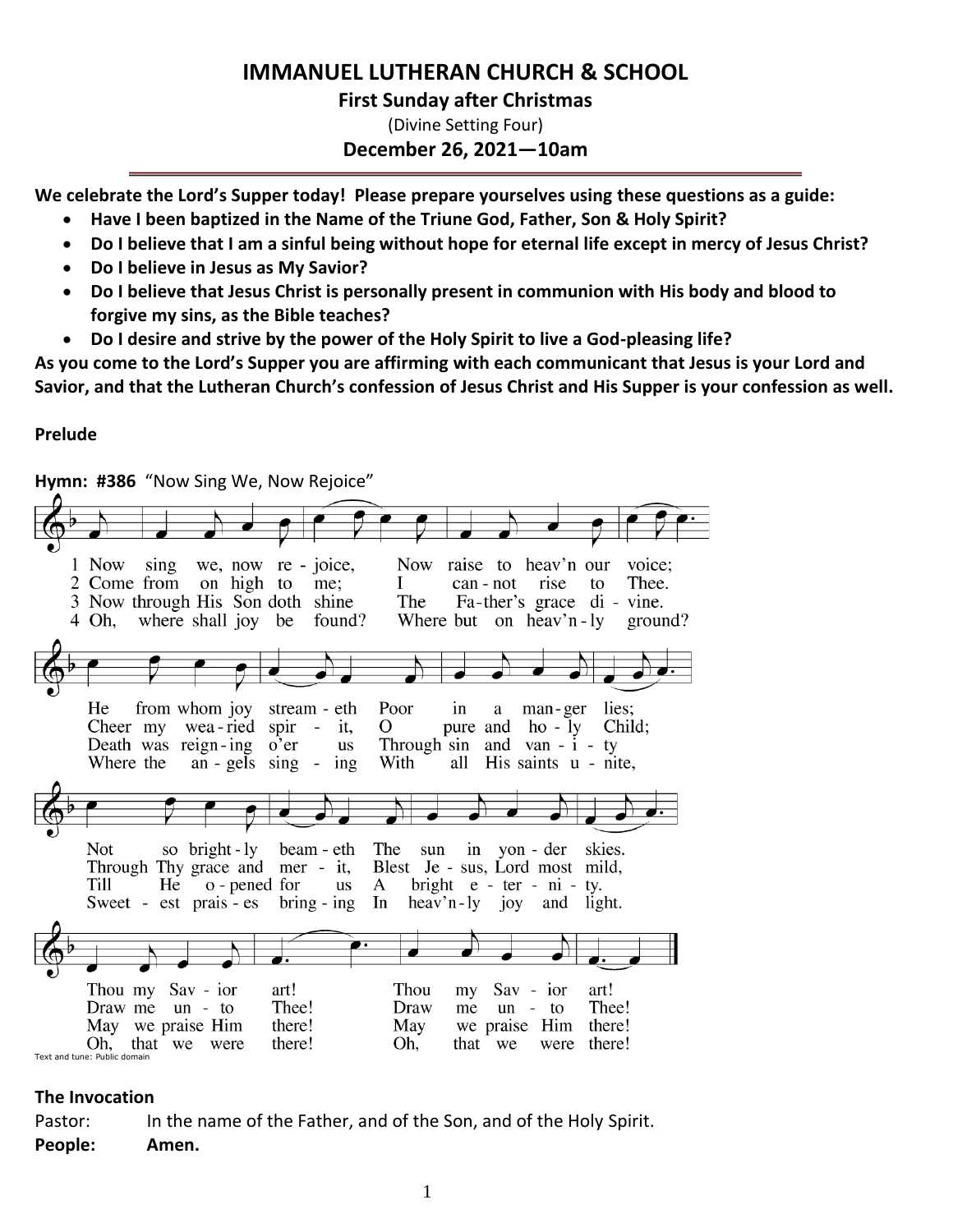## **The Confession of Sins**

Pastor: Our help is in the name of the Lord.

- **People: Who made heaven and earth.**
- Pastor If you, O Lord, kept a record of sins, O Lord, who could stand?
- **People: But with You there is forgiveness; therefore You are feared.**
- Pastor: Since we are gathered to hear God's Word, call upon Him in prayer and praise, and receive the body and blood of our Lord Jesus Christ in the fellowship of this altar, let us first consider our unworthiness and confess before God and one another that we have sinned in thought, word, and deed, and that we cannot free ourselves from our sinful condition. Together as His people let us take refuge in the infinite mercy of God, our heavenly Father, seeking His grace for the sake of Christ, and saying: God, be merciful to me, a sinner.

**People: Almighty God, have mercy upon us, forgive us our sins, and lead us to everlasting life. Amen**

## **The Word of Absolution**

- Pastor: Almighty God in His mercy has given His Son to die for you and for His sake forgives you all your sins. As a called and ordained servant of Christ, and by His authority, I therefore forgive you all your sins in the name of the Father and of the Son and of the Holy Spirit.
- **People: Amen.**

## **Introit**

- Pastor: The Lord has bared His holy arm before the eyes of all the nations, and all the ends of the earth shall see the salvation of our God. Oh sing to the Lord a new song, for He has done marvelous things! His right hand and His holy arm have worked salvation for Him. The Lord has made known His salvation; He has revealed His righteousness in the sight of the nations. He has remembered His steadfast love and faithfulness to the house of Israel. All the ends of the earth have seen the salvation of our God. Make a joyful noise to the Lord, all the earth; break forth into joyous song and sing praises!
- **All: Glory be to the Father and to the Son and to the Holy Ghost; as it was in the beginning, is now and ever shall be, world without end. Amen.**

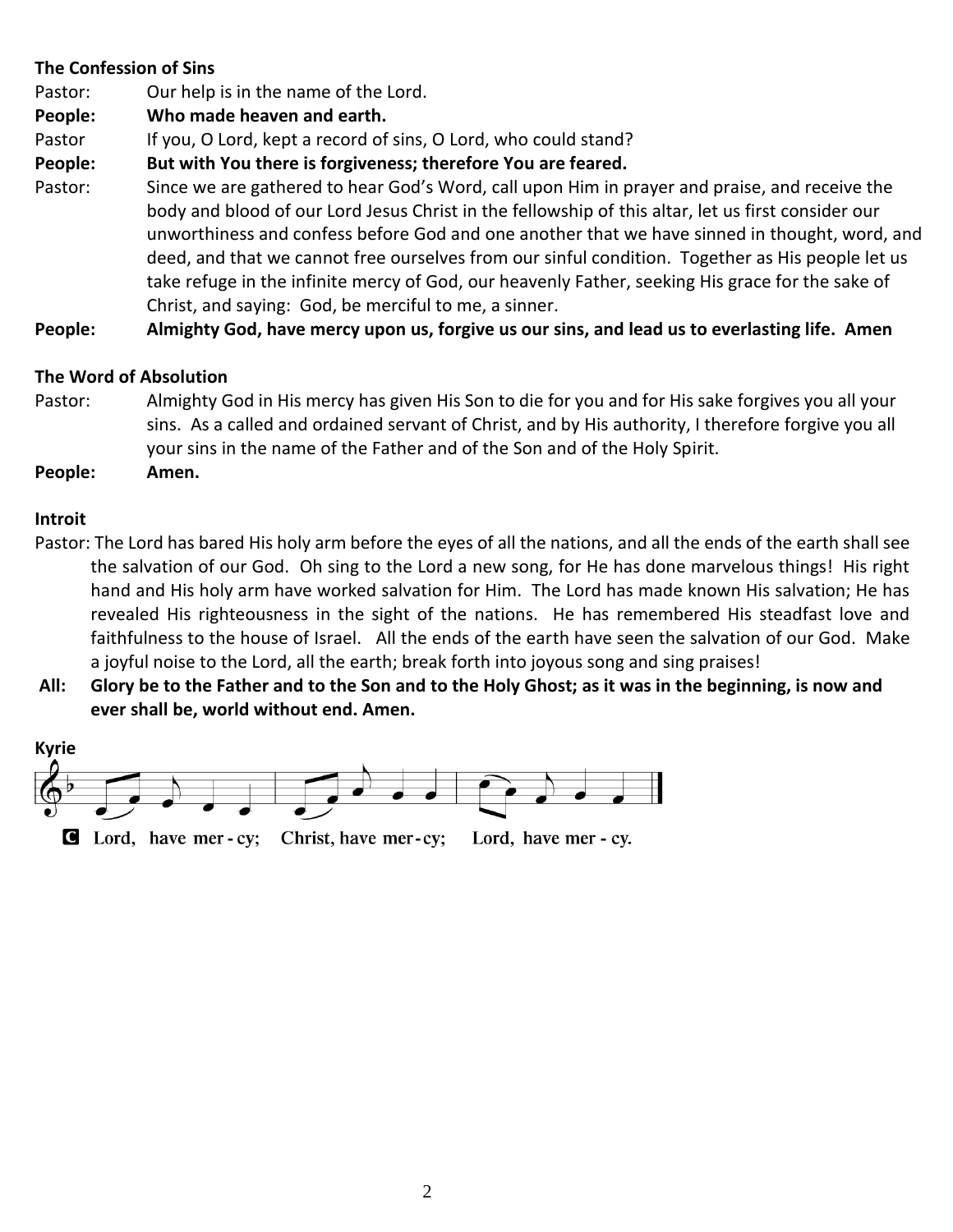**The Gloria in Excelsis** 



Pastor: The Lord be with you.

**People: And also with you.**

#### **The Collect for The Day**

Pastor: Let us pray:

**People: O God, our Maker and Redeemer, You wonderfully created us and in the incarnation of Your Son yet more wondrously restored our human nature. Grant that we may ever be alive in Him who made Himself to be like us; through Jesus Christ, our Lord, who lives and reigns with You and the Holy Spirit, one God, now and forever.** 

**People: Amen.**

#### **The Old Testament Reading –** Exodus 13:1-3, 11-15

<sup>1</sup>The LORD said to Moses, <sup>2</sup> "Consecrate to me all the firstborn. Whatever is the first to open the womb among the people of Israel, both of man and of beast, is mine."

<sup>3</sup> Then Moses said to the people, "Remember this day in which you came out from Egypt, out of the house of slavery, for by a strong hand the LORD brought you out from this place. No leavened bread shall be eaten.

<sup>11</sup> "When the LORD brings you into the land of the Canaanites, as he swore to you and your fathers, and shall give it to you, <sup>12</sup> you shall set apart to the LORD all that first opens the womb. All the firstborn of your animals that are males shall be the LORD's.

<sup>13</sup> Every firstborn of a donkey you shall redeem with a lamb, or if you will not redeem it you shall break its neck. Every firstborn of man among your sons you shall redeem.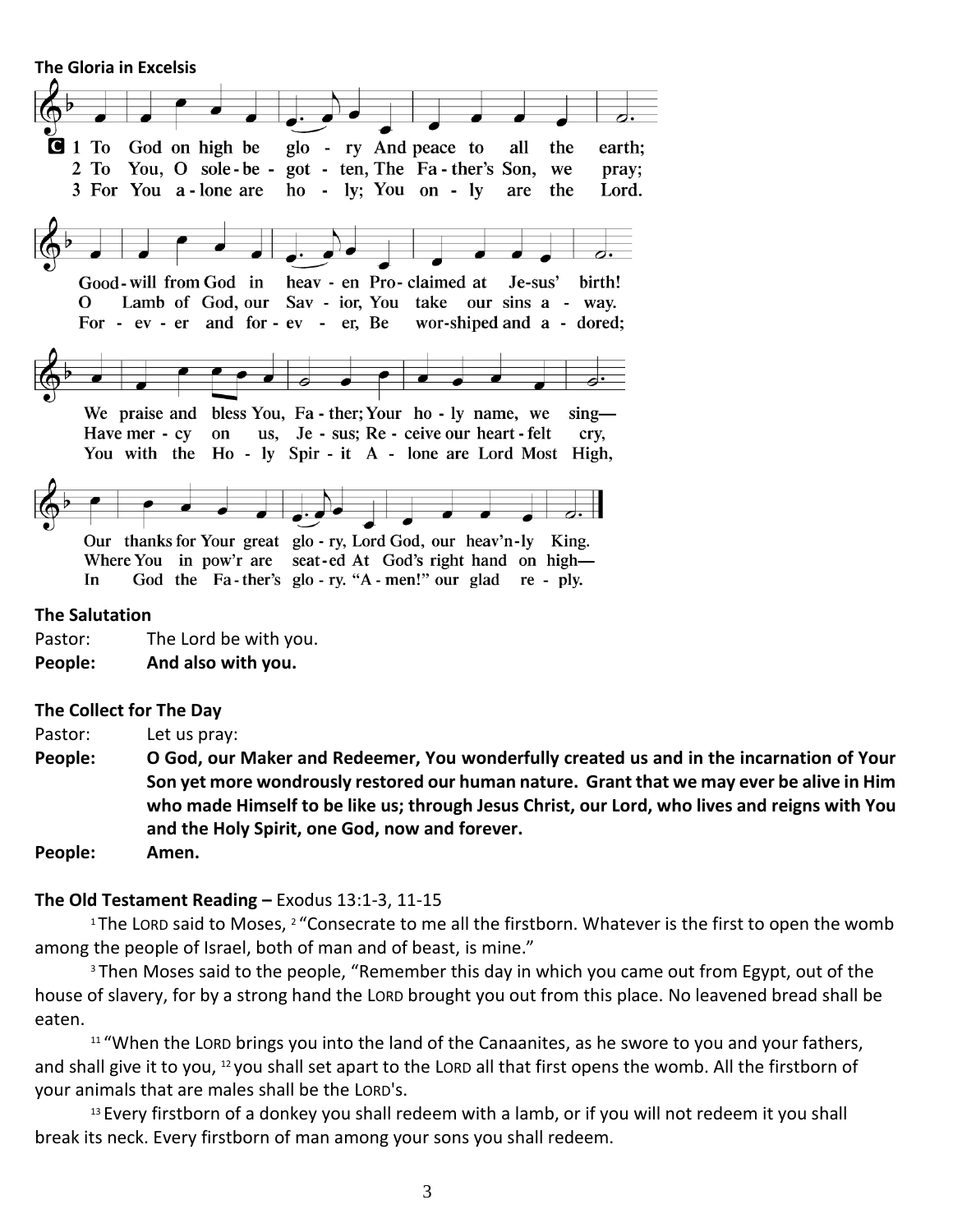<sup>14</sup> And when in time to come your son asks you, 'What does this mean?' you shall say to him, 'By a strong hand the LORD brought us out of Egypt, from the house of slavery.

<sup>15</sup> For when Pharaoh stubbornly refused to let us go, the LORD killed all the firstborn in the land of Egypt, both the firstborn of man and the firstborn of animals. Therefore I sacrifice to the LORD all the males that first open the womb, but all the firstborn of my sons I redeem.

Pastor: This is the Word of the Lord.

**People: Thanks be to God.**

## **The Gradual**

**All: To us a child is born, to us a Son is given; and the government shall be upon His shoulder. And His name shall be called Wonderful Counselor, Mighty God, Everlasting Father, Prince of Peace. Sing to the Lord a new song, for He has done marvelous things!**

## **Epistle Reading –** Colossians 3:12-17

<sup>12</sup> Put on then, as God's chosen ones, holy and beloved, compassionate hearts, kindness, humility, meekness, and patience, <sup>13</sup>bearing with one another and, if one has a complaint against another, forgiving each other; as the Lord has forgiven you, so you also must forgive.

<sup>14</sup> And above all these put-on love, which binds everything together in perfect harmony.

<sup>15</sup> And let the peace of Christ rule in your hearts, to which indeed you were called in one body. And be thankful.

<sup>16</sup> Let the word of Christ dwell in you richly, teaching and admonishing one another in all wisdom, singing psalms and hymns and spiritual songs, with thankfulness in your hearts to God.

<sup>17</sup> And whatever you do, in word or deed, do everything in the name of the Lord Jesus, giving thanks to God the Father through him.

Pastor: This is the Word of the Lord.

**People: Thanks be to God.**

## **Alleluia and Verse**

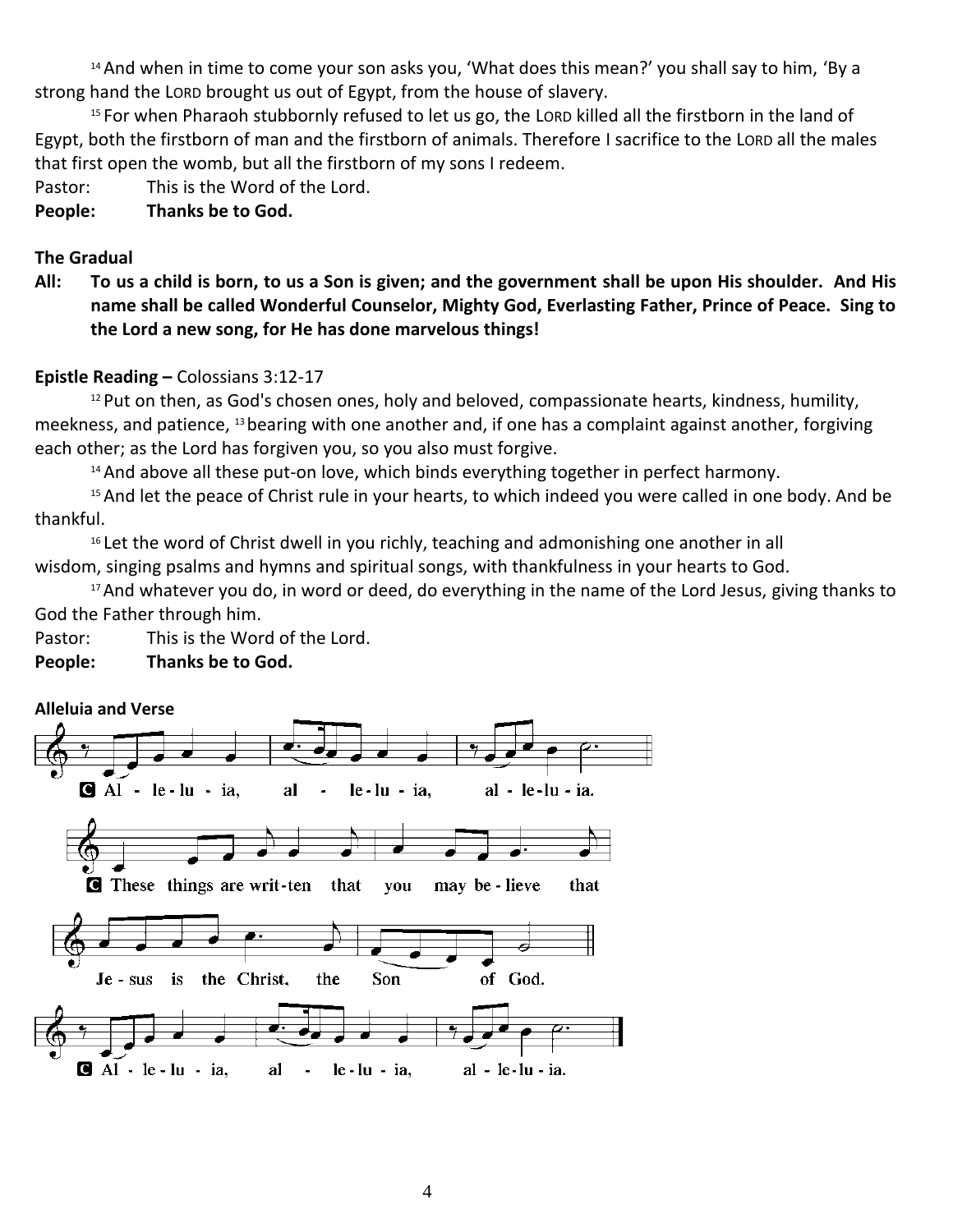## **The Gospel**

Pastor: The Holy Gospel is written in the  $2^{nd}$  chapter of St. Luke beginning at the  $22^{nd}$  verse.

## **People: Glory be to Thee, O Lord!**

<sup>22</sup> And when the time came for their purification according to the Law of Moses, they brought him up to Jerusalem to present him to the Lord <sup>23</sup> (as it is written in the Law of the Lord, "Every male who first opens the womb shall be called holy to the Lord") <sup>24</sup> and to offer a sacrifice according to what is said in the Law of the Lord, "a pair of turtledoves, or two young pigeons."

<sup>25</sup> Now there was a man in Jerusalem, whose name was Simeon, and this man was righteous and devout, waiting for the consolation of Israel, and the Holy Spirit was upon him.

<sup>26</sup> And it had been revealed to him by the Holy Spirit that he would not see death before he had seen the Lord's Christ.

<sup>27</sup> And he came in the Spirit into the temple, and when the parents brought in the child Jesus, to do for him according to the custom of the Law, <sup>28</sup> he took him up in his arms and blessed God and said, <sup>29 "</sup>Lord, now you are letting your servant depart in peace, according to your word; <sup>30</sup> for my eyes have seen your salvation <sup>31</sup>that you have prepared in the presence of all peoples, <sup>32</sup> a light for revelation to the Gentiles, and for glory to your people Israel."

33 And his father and his mother marveled at what was said about him.

34 And Simeon blessed them and said to Mary his mother, "Behold, this child is appointed for the fall and rising of many in Israel, and for a sign that is opposed <sup>35</sup> (and a sword will pierce through your own soul also), so that thoughts from many hearts may be revealed."

<sup>36</sup> And there was a prophetess, Anna, the daughter of Phanuel, of the tribe of Asher. She was advanced in years, having lived with her husband seven years from when she was a virgin, <sup>37</sup> and then as a widow until she was eighty-four. She did not depart from the temple, worshiping with fasting and prayer night and day.

38 And coming up at that very hour she began to give thanks to God and to speak of him to all who were waiting for the redemption of Jerusalem.

39 And when they had performed everything according to the Law of the Lord, they returned into Galilee, to their own town of Nazareth.

<sup>40</sup> And the child grew and became strong, filled with wisdom. And the favor of God was upon him.

Pastor: This is the Gospel of our Lord.

## **People: Praise be to Thee, O Christ!**

## **The Apostles Creed**

**All: I believe in God the Father Almighty, Maker of heaven and earth.** 

**And in Jesus Christ His only Son, our Lord; Who was conceived by the Holy Spirit, Born of the Virgin Mary; suffered under Pontius Pilate, was crucified, died and was buried; He descended into hell; The third day He rose again from the dead; He ascended into heaven and sits at the right hand of God the Father Almighty; From thence He will come to judge the living and the dead.**

**I believe in the Holy Spirit; the holy Christian Church, the communion of saints; the forgiveness of sins; the resurrection of the body; and life everlasting. Amen.**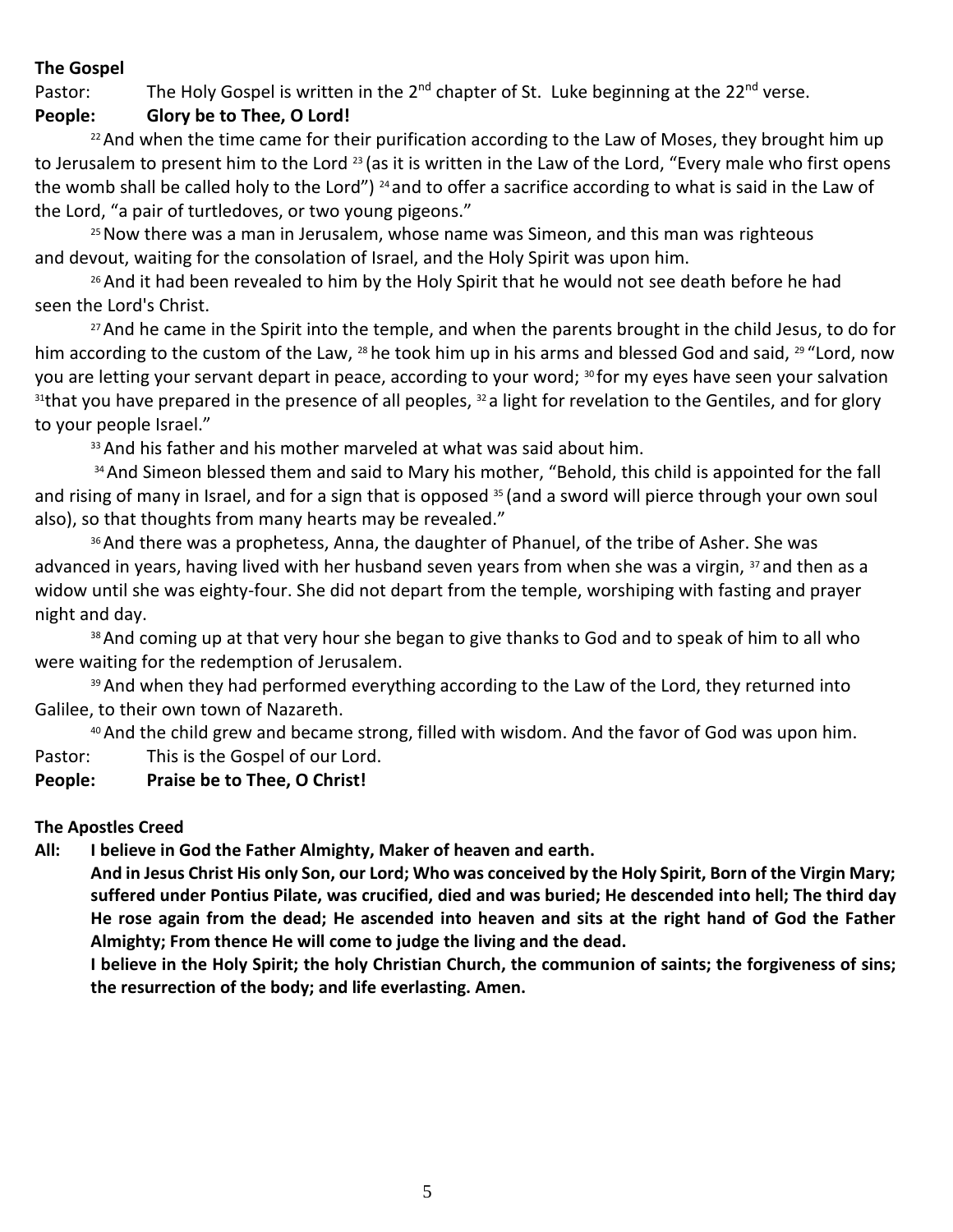**Hymn #888** "O Gladsome Light, O Grace"





### **Offering**

#### **Prayer of the Church**

#### **The Prayers**

Peace & comfort for the family of Walt Abel

Peace & comfort for the family of Vernon Redfearn, uncle of Ann Heinkel

Peace & comfort for the family and congregation of Rev. Edgar A. Trinklein, Emeritus Pastor of St. Paul Lutheran Church in Lakeland, FL

Healing for Brandon, stepson of Garth Haver, son of Deb Haver

Healing from pneumonia for 10 yr old Spencer, friend of the Farnsworth's

Praise & thanksgiving for 67 years of marriage for Jack & Frankie Stallings

(*Please help us keep our attendance numbers accurate by filling out the attendance cards and putting in basket on the way out.)*

#### **The Lord's Prayer**

**All: Our Father who art in heaven, hallowed be Thy name, Thy kingdom come, Thy will be done on earth as it is in heaven; give us this day our daily bread; and forgive us our trespasses as we forgive those who trespass against us; and lead us not into temptation, but deliver us from evil. For thine is the kingdom and the power and the glory forever and ever. Amen.**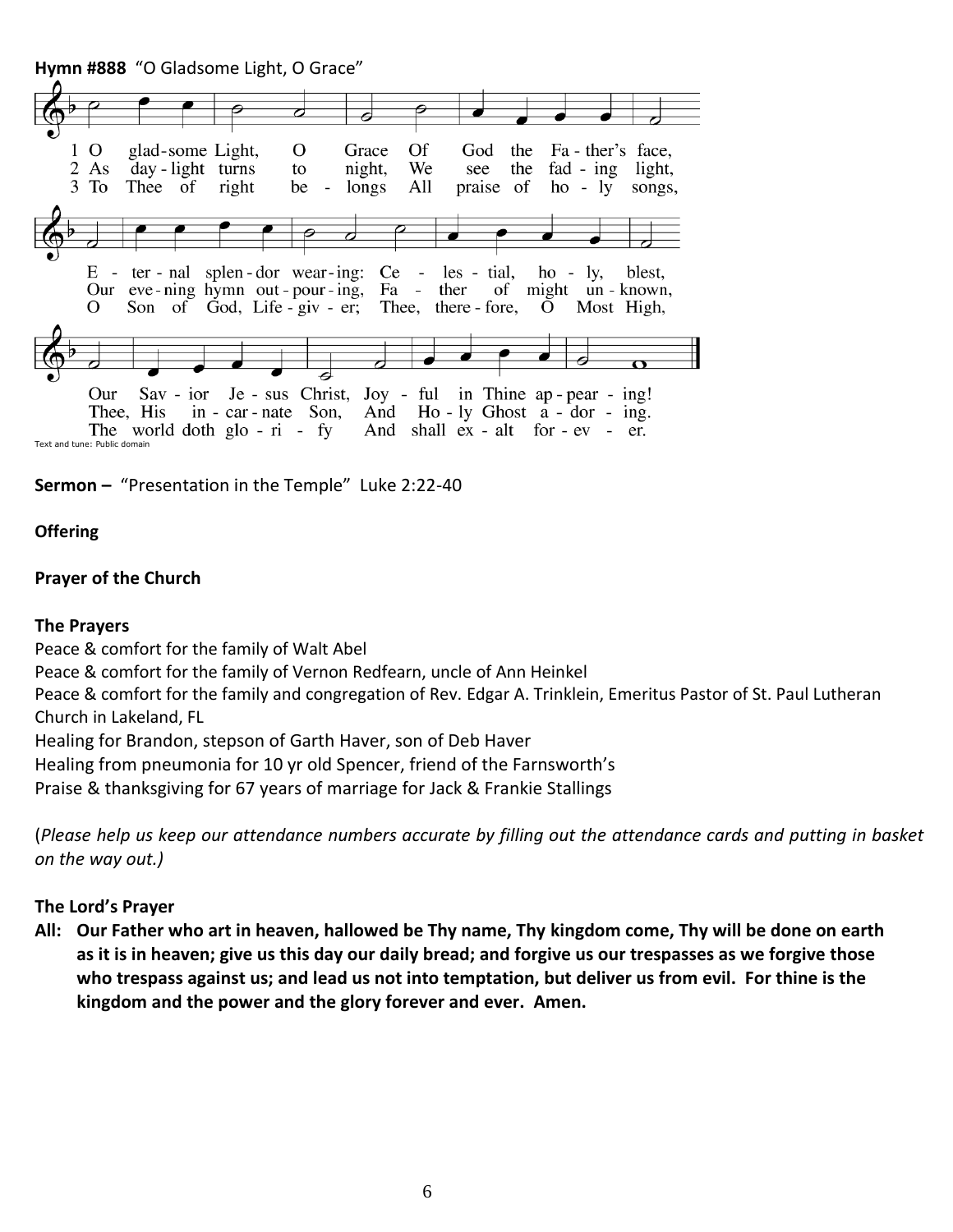## **The Words of Institution** *Matthew 26:26-28*

Pastor: Our Lord Jesus Christ, on the night when He was

betrayed, took bread, and when He had given thanks, he broke it and gave it to the disciples and said: "Take, eat; this is My body, which is given for you. This do in remembrance of Me." In the same way also He took the cup after supper, and when He had given thanks, He gave it to them, saying: "Drink of it, all of you; this cup is the New Testament in My blood, which is shed for you for the forgiveness of sins. This do, as often as you drink it, in remembrance of Me."

## **Pax Domini**

Pastor: The peace of the Lord be with you always. **People: Amen.**



**Distribution**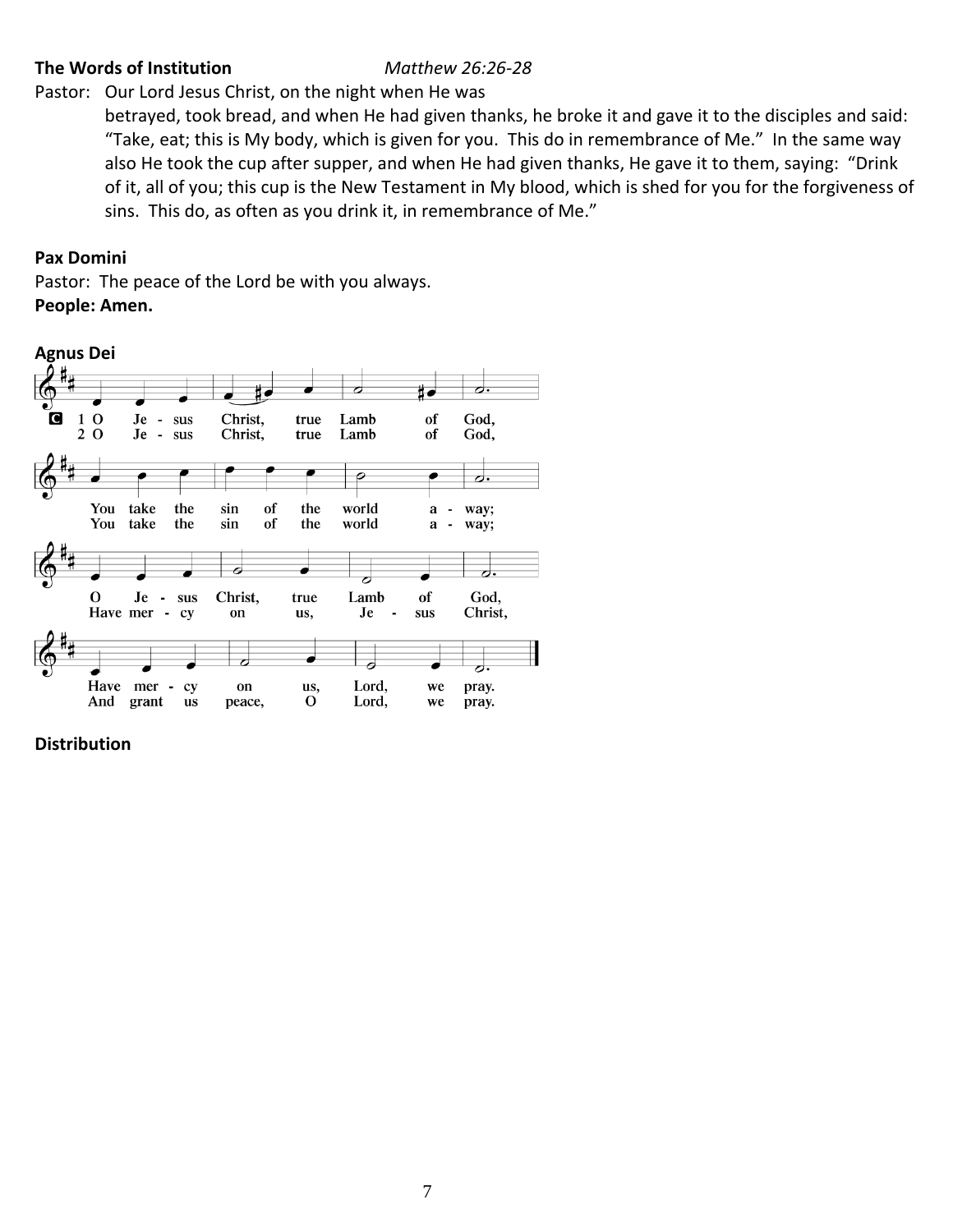**Distribution Hymn: #389** "Let All Together Praise Our God"



- 5 He is a servant, I a lord: How great a mystery! How strong the tender Christ Child's love! No truer friend than He, No truer friend than He.
- 6 He is the key and He the door To blessèd paradise; The angel bars the way no more. To God our praises rise, To God our praises rise.

D 7 Your grace in lowliness revealed, Lord Jesus, we adore And praise to God the Father yield And Spirit evermore; We praise You evermore.

Text (sts. 1, 3–7): © 1969 Concordia Publishing House. Used by permission: LSB Hymn License no. 110000800 Text (st. 2) and tune: Public domain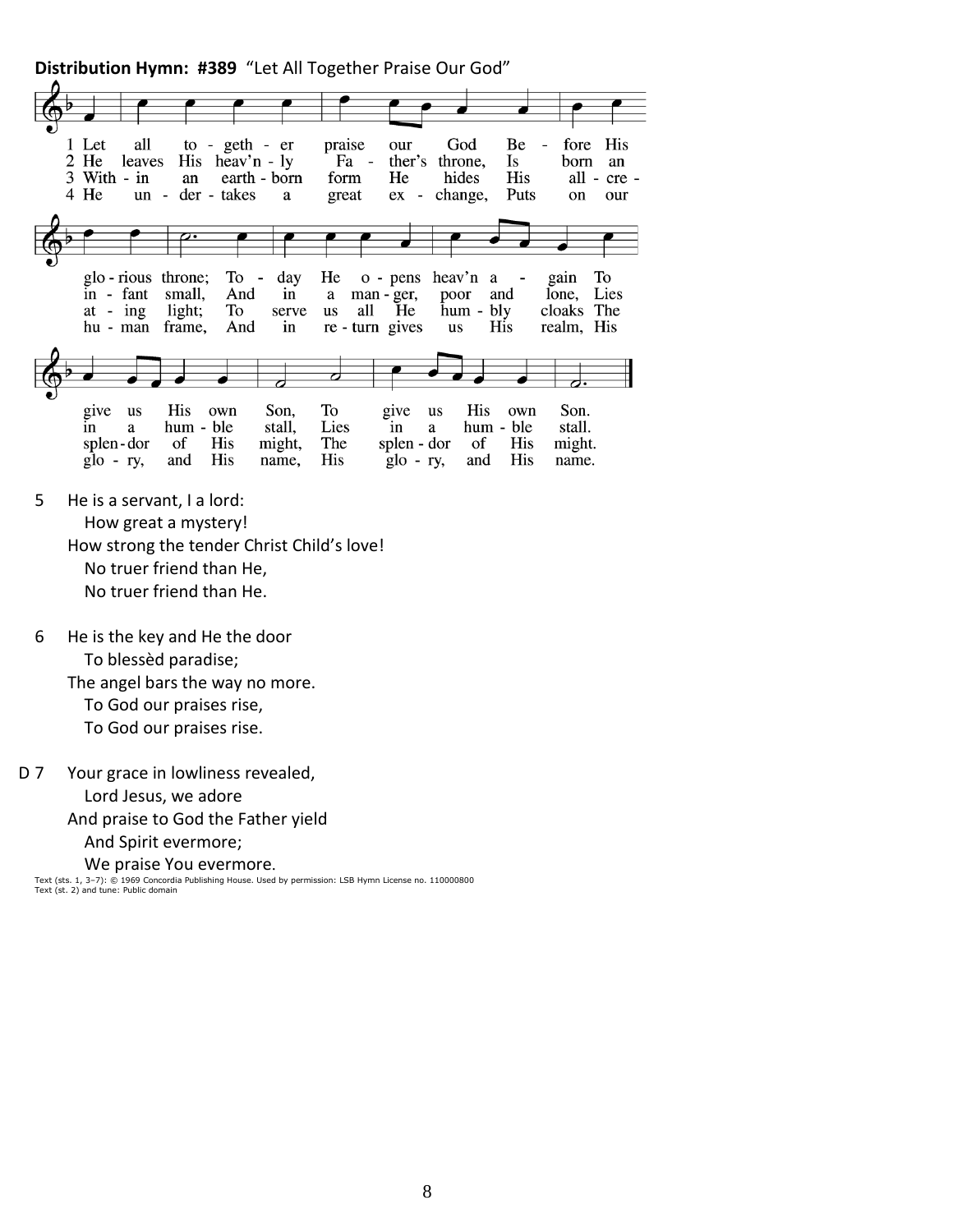**Nunc Dimittis**  $1<sub>0</sub>$ Lord, now let Your ser vant De  $\mathbf C$ 2 All  $g$ lo the Fa ther, All ry to ÷, d heav'n - ly For  $\mathbf I$ part in have the peace, seen the All the  $g$ lo - ry to Son,  $glo - ry$ to  $\overline{a}$  $\overline{d}$  $\overline{\phantom{a}}$ Your deem - ing glo ry re grace:  $\overline{\phantom{a}}$ **Spir** it, For  $\overline{\phantom{a}}$ **Three**  $in$ One;  $ev$  $\overline{\phantom{a}}$ er light lead the tiles Un  $\mathbf A$ to Gen For  $\overline{a}$ s in the be gin ning, Is  $\overline{a}$  $\blacksquare$ Your  $\overline{\phantom{a}}$ to ho - $1<sub>y</sub>$ hill, The glo of Your ry now, shall  $ev$  $\blacksquare$  $er$ be, God's tri  $\blacksquare$ une name re ple, peo Your cho  $\overline{a}$ sen Is ra el. sound -**Through** ing all e ter  $\overline{\phantom{a}}$ ni  $\overline{a}$ ty.

## **Post-Communion Collect**

Pastor: Let us pray

Gracious God, our heavenly Father, You have given us a foretaste of the feast to come in the Holy Supper of Your Son's body and blood. Keep us firm in the true faith throughout our days of pilgrimage that, on the day of His coming, we may, together with all Your saints, celebrate the marriage feast of the Lamb in His kingdom which has no end; through Jesus Christ, Your Son, our Lord, who lives and reigns with You and the Holy Spirit, one God, now and forever.

**People: Amen.**

### **The Benedicamus and Benediction**

Pastor: Let us bless the Lord

### **People: Thanks be to God.**

Pastor: The Lord bless you and keep you. The Lord make His face shine on you and be gracious to you. The Lord look upon you with favor and give you peace.

People: **Amen.**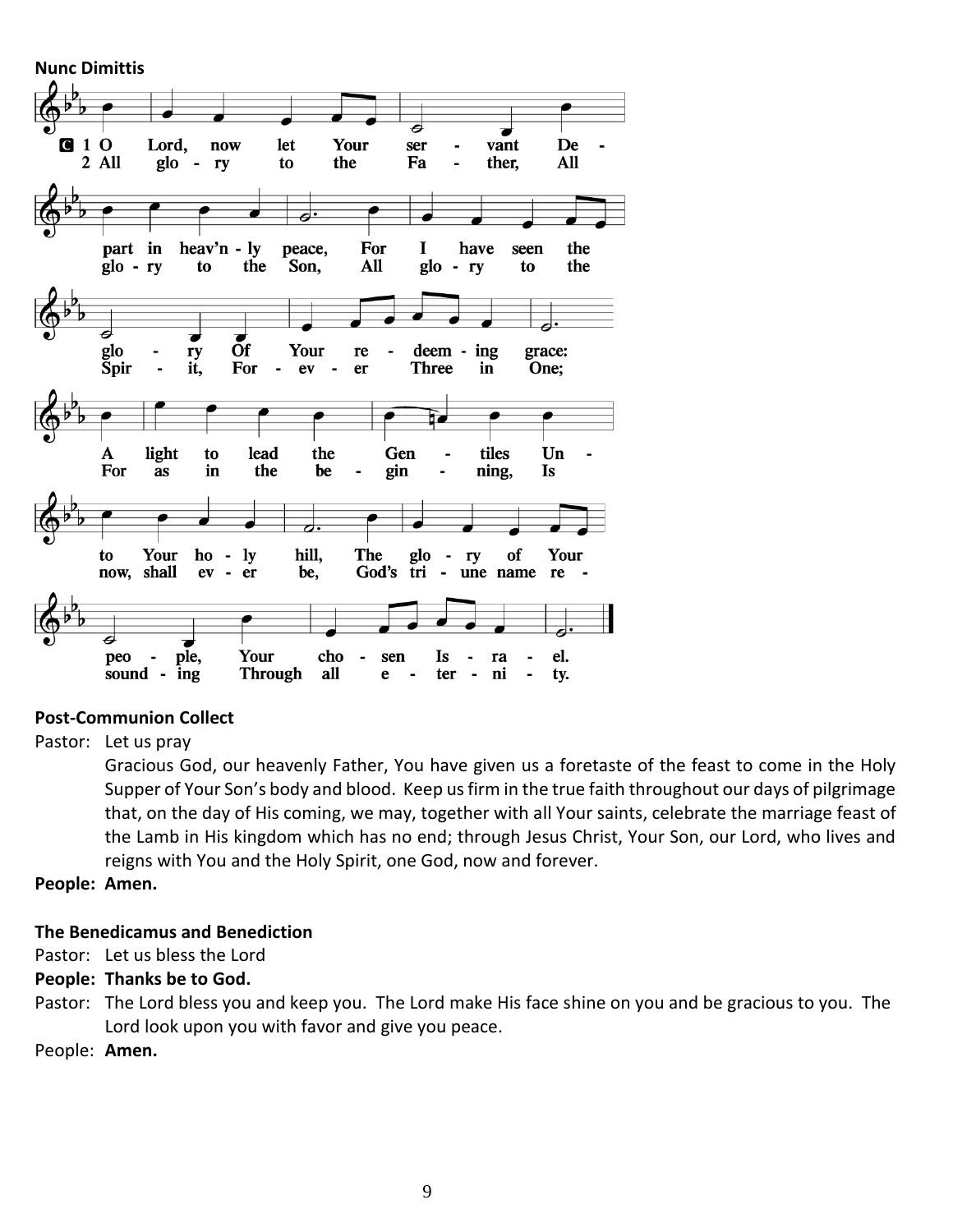

**Altar flowers are placed to the glory of God and in honor of the 67th anniversary of Jack & Frankie Stallings**

*The Hispanic Congregation Service wants to give thanks to this beautiful family of Immanuel. Each one of you reflects the love of Jesus Christ and together we will grow the kingdom of God Happy Thanksgiving!!! Blessings Pastor Miguel and Katherine* 

*Services will be live-streamed and a recording of service will be posted by the end of the day. Please keep the church office updated on prayers that have been asked to be kept on indefinitely, military and ones for continued healing or cancer treatments.*

*Heartfelt thanks for all the prayers while I was in the hospital and then recovering after going home. Doing much better. Wilma Meyferth*

#### **Continued Prayers**

Peace & comfort for the family of Lee Gerstenberger, son of friend of Tammie Farnsworth Peace & comfort for the family of Reid Withrow, son of friend of Beverly Lowe We pray to God our Lord for the new Hispanic Mission in Immanuel and that through the Holy Spirit he will give us guidance to share the Gospel with new families. Employment for those struggling to find a job **Healing** Wilma Meyferth

#### **Battling with Cancer or Serious Illness**

Dr. Khalid Mahmood, father of Farrah Briggs Richard Seedroff Barbara Knott Amber, mother of Emma Bieske Yvonne Lenzen, grandmother of Grace Sierra Gloria McNail, aunt of Susan Tumlin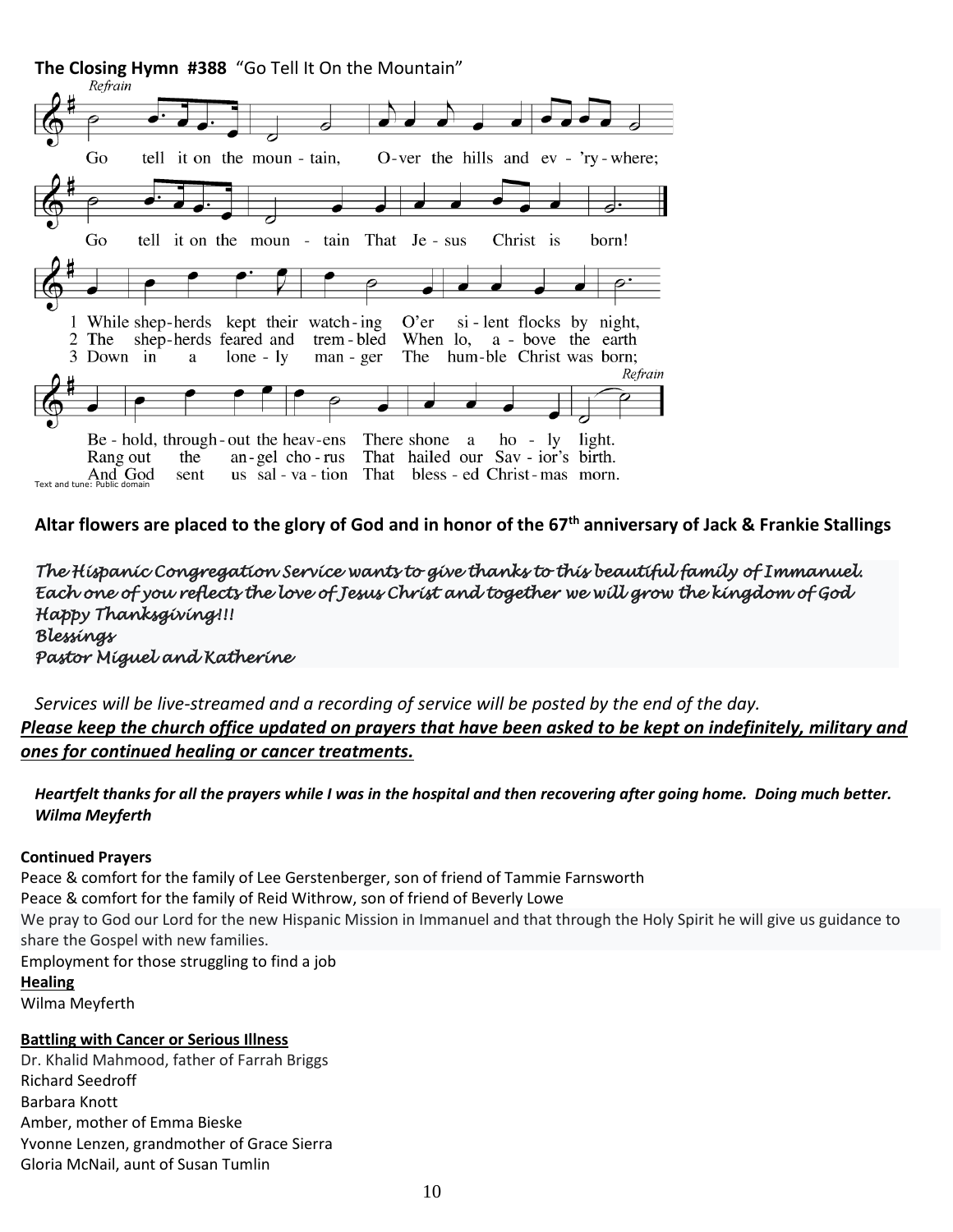#### Cheryl Ford

Pat, suffering with dementia, Aunt of Beth Hutches Joann, friend of Beth Hutches Anona, friend of Susan Tumlin Cathy Nichols with terminal cancer, mother of Cathy Wilson Raymond, brother of Barbara LaVere David, brother of Larry Habeck Barbara LaVere Tracy, cousin of Jacquelyn Hahn Lisa Steinbrueck, niece of the Steinbrueck's Alan Sparks Don Swisher, step-father of Larry Habeck Bill, (w/brain cancer) uncle of Brian Littrel David Parkinson, brother of Betty Loraamm Tom Meyferth

#### **PRAYERS FOR THOSE SERVING OUR COUNTRY Safety for… and strength for families:**

Matthew Reikowski as he is deployed on the Carl S. Vinson

Logan Crouse, US Army, great-nephew of Joan Crouse, stationed at Ft. Campbell in NC

Carson Crouse, US Army, great-nephew of Joan Crouse, stationed at Ft. Bragg Samuel Drake, Captain stationed at Holloman AFB in Alamogordo, NM, son of Kerry Drake Xander Ritter, USMC, deployed to Okinawa, Japan Matthew Albers, Major in USAF and in command in Sacramento, CA, son of Deb Albers Gavin Mattson, para-rescue man, stationed in the Panhandle of FL, grandson of Edith Mattson

Jeremy Brockmeier (USMC) & family, stationed in South Korea, son of Jerry and Janice Brockmeier

**ALSO, FOR ALL LAW ENFORCEMENT OFFICERS AND FIRST RESPONDERS**

#### **PRAYERS FOR OUR FAMILIES**

Sunday: Cameron McGillem, Marie, Thomas, Gabriel Monday: Tom McGillem Tuesday: Pat McMullen Wed: Jill McQuistan Thursday: Tom & Wilma Meyferth Friday: Asya Miller Saturday: David & Martina Miller

#### **PRAYERS FOR OUR SCHOOL STUDENTS & FAMILIES**

Sunday Tristen layman Monday: Alexander Lewis Tuesday: Savannah Lopez Wed: Christian Maenza Thurs: Samuel & Sara Mahdavi Friday: Madilyn, Malachi, Merrick Malott Saturday Jacob Marseille